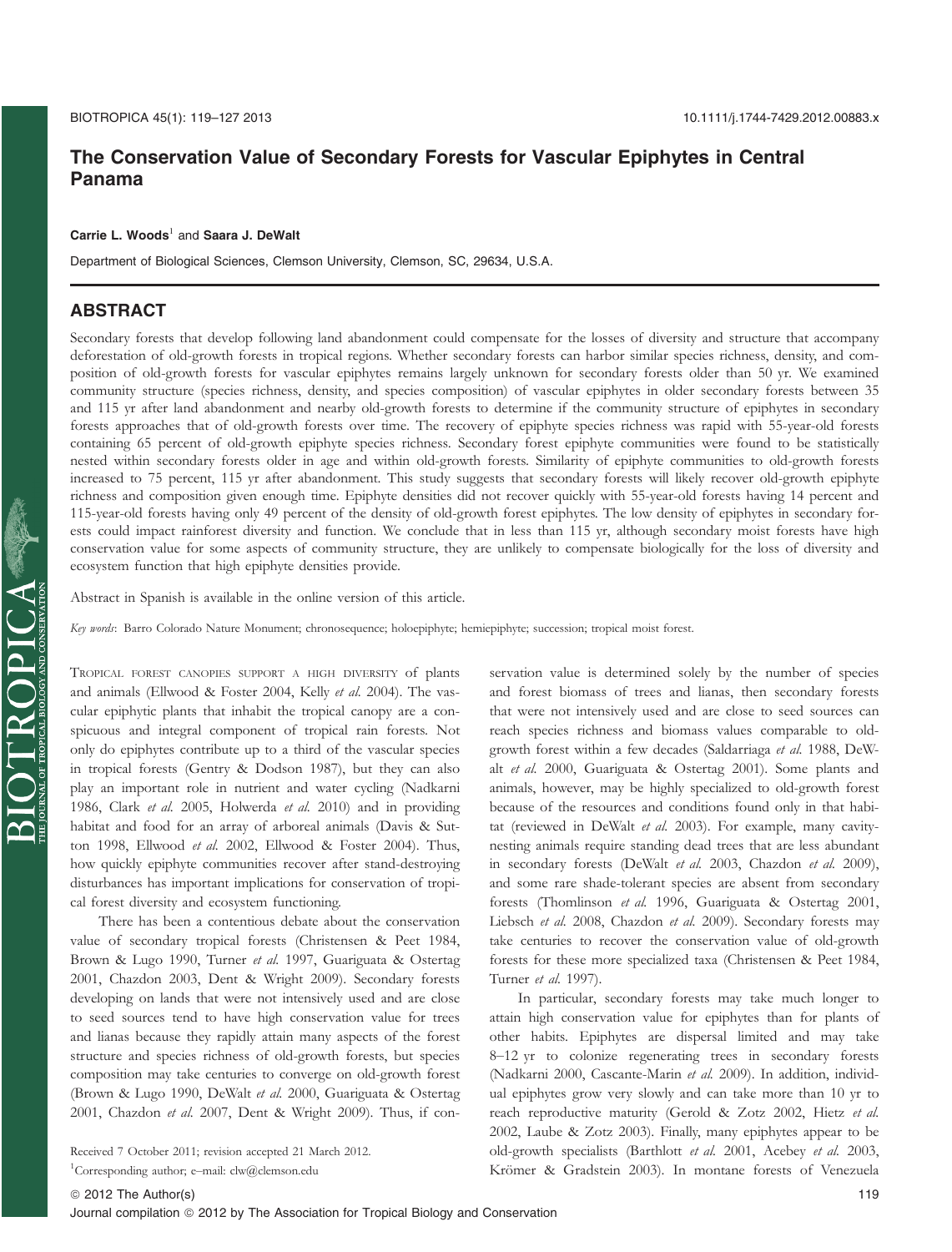and Costa Rica, for example, orchids and ferns were much less common in secondary forests than in old-growth forests (Barthlott et al. 2001, Nadkarni 2004). Epiphytes may be old-growth specialists if they only establish on large trees, on host tree species present only in old-growth forests, or in conditions found only in older forests, such as the presence of canopy soil or particular microclimatic conditions including shade and high relative humidity (Barthlott et al. 2001, Callaway et al. 2002, Acebey et al. 2003, Krömer & Gradstein 2003, Zotz & Schultz 2008, Werner 2011). The conservation value of secondary forests for epiphytes thus depends to a large part on the degree to which secondary forest epiphyte communities contain species found in old-growth forests. If the species composition of a young secondary forest is a subset of old-growth forest and the similarity to old growth increases with secondary forest age, then it is likely that community composition of secondary forests will eventually approach that of old-growth forests.

To date, studies on epiphytes in secondary forests have been limited to forests younger than 50 yr (Barthlott et al. 2001, Krömer & Gradstein 2003, Nadkarni 2004, Benavides et al. 2006, Cascante-Marin et al. 2006). In those studies, epiphyte communities in secondary forests had substantially different species composition as well as lower epiphyte densities and species richness compared with old-growth forests. It is therefore not known when, if ever, epiphyte community structure (density, species richness, and composition) in secondary forests approaches that of old-growth forests.

In this study, we employed a chronosequence approach (secondary forest stands of different ages since land abandonment) in central Panama, focusing on older secondary forest stands ranging in age from 35 to 115 yr, to examine whether there is convergence on old-growth forests over time in secondary forests in terms of epiphyte community structure. All stands were in close proximity to old-growth forest and were located on relatively fertile soils. We studied the density, species richness, and composition of holoepiphytes (i.e., plants sustained entirely by nutrients and water received non-parasitically from within the canopy in which they reside) as well as hemiepiphytes (i.e., plants that spend only part of their life cycle with a terrestrial connection, Benzing 1990, Moffett 2000). We included primary hemiepiphytes, which start in the canopy and eventually send roots to the ground, and secondary hemiepiphytes, which start in the ground and eventually lose their terrestrial connection (Benzing 1990, Moffett 2000). For those species whose classification as either a vine or a hemiepiphyte is still unresolved (e.g., Monstera, Andrade & Mayo 1998, López-Portillo et al. 2000), we included them as a hemiepiphyte. We surveyed trees, lianas, and downed coarse woody debris. For epiphytes occurring on trees, we also examined relationships between epiphyte occurrence and hosttree size.

### METHODS

STUDY SITE AND PLANT SURVEY.—Secondary and old-growth forest stands were located within the Barro Colorado Nature Monument (BCNM) of central Panama, which includes Barro Colorado Island (BCI, 9°9′ N; 79°51′ W) as well as several adjacent mainland peninsulas (Fig. S1). Forests in the BCNM receive approximately 2600 mm of annual rainfall, predominantly during the wet season from May through December. The vegetation is classified as tropical moist forest and ranges in altitude from 120 to 160 m asl (Holdridge & Budowski 1956, Leigh et al. 2004).

We surveyed vascular epiphytes in ten forest stands that included two in each of four ages of secondary forest and two stands in old-growth. When our epiphyte survey was conducted in 2009, the secondary forests were approximately 35, 55, 85, and 115 yr old. The two old-growth stands provided a reference level of epiphyte species richness, density, and species composition. This chronosequence was established in 1994 by J. S. Denslow, during which time, trees  $\geq$  5 cm diameter at breast height (dbh) were measured in contiguous  $10 \times 10$  m quadrats within transects of  $160 \times 10$  m in each stand (Denslow 2000, Denslow & Guzman 2000). In 1994, two transects, totaling 0.32 ha, were established in nine stands, but only one transect was established in one of the 35-year-old stands, which was deemed too small for an additional transect. Stand ages were estimated by reference to early publications of the establishment of BCI (Kenoyer 1929, Standley 1933, Enders 1935, Chapman 1938), digitized aerial photographs taken in the late 1920s and between 1955 and 1983, and land-use history in the BCNM (Denslow & Guzman 2000, DeWalt et al. 2000). In 2002, trees  $\geq$  5 cm dbh were permanently tagged and remeasured. More detailed descriptions of the chronosequence design and census methods are provided in Denslow and Guzman (2000) and DeWalt et al. (2000).

Within each stand, we counted and identified all holo- and hemiepiphytes that occurred on trees  $\geq 1$  cm dbh (living or dead), lianas, or downed coarse woody debris. For epiphytes occurring on living trees  $\geq$  5 cm dbh, we noted the tag number of the tree to later determine the dbh from the 2002 dataset. Epiphytes occurring in crowns were identified with the help of binoculars or by climbing the trees using modified rope climbing techniques (Perry 1978), when binoculars were insufficient for proper identification. Given the low density of epiphytes in forests along the chronosequence (a maximum of 25 individuals/ tree) and the fact that ground-based surveys have been found to capture >90 percent of epiphyte occurrences (Burns 2007), ground-based epiphyte surveys were conducted for all trees  $60$  cm dbh and most (63%) of the trees  $>60$  cm dbh, as the canopies of these trees were easily visible from the ground. A total of 10 trees >60 cm dbh were climbed as these canopies were difficult to view from the ground. Species names of flowering plants followed the Flora of Panama Checklist and Index (D'Arcy 1987). Other sources were used for the identification of seedless vascular plants (Croat 1978, Lellinger 1989).

STATISTICAL ANALYSIS.—One sub-plot in Enders, a 55-year-old secondary forest, had a  $10 \times 20$  m gap in which 150 individuals of one hemiepiphytic aroid, Philodendron rigidifolium, were found. There were no similar gaps in other stands, and such high densities of P. rigidifolium were not found elsewhere. This sub-plot was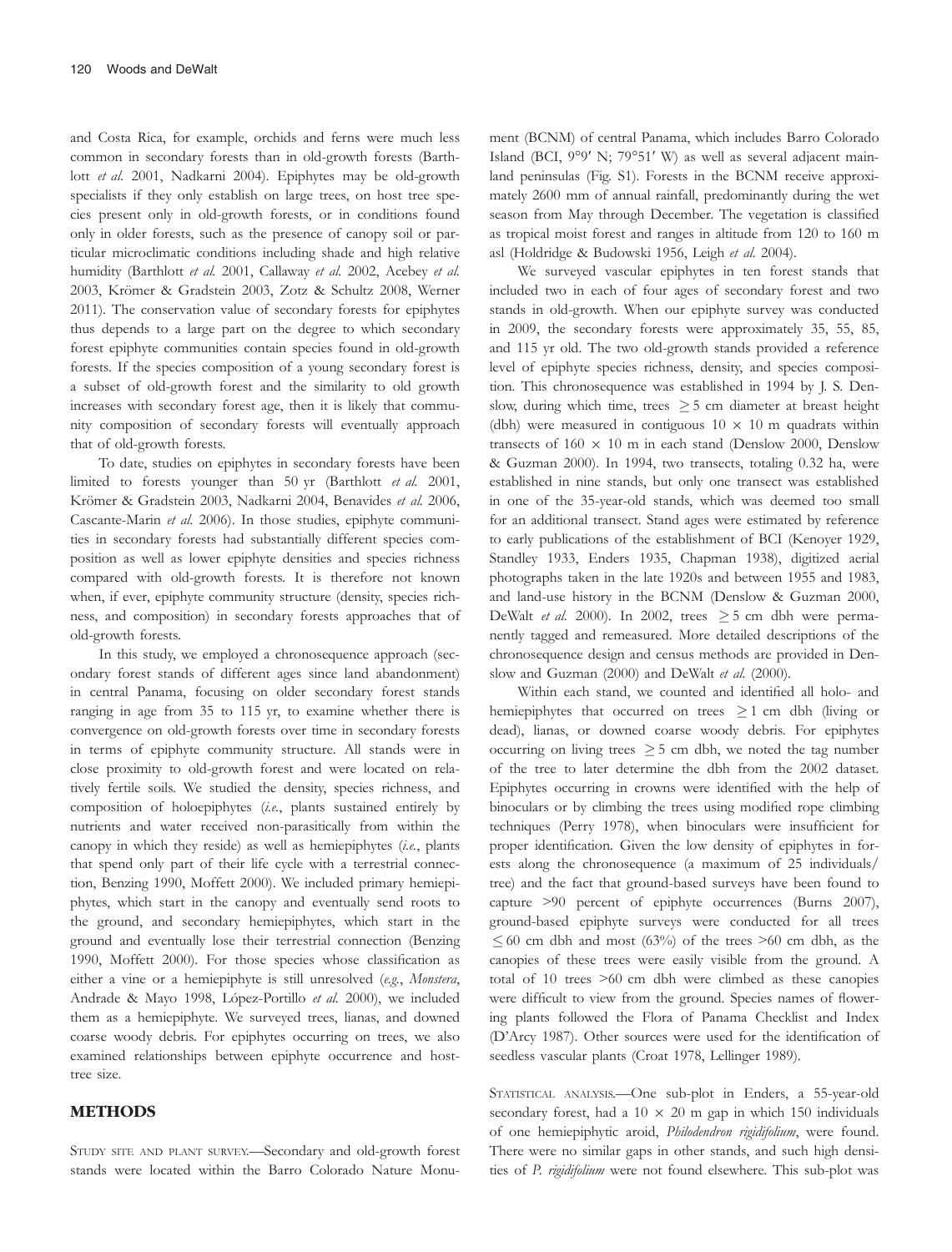found to be an outlier of all sub-plots in Enders according to a Grubb's test  $(Z = 3.28, P \le 0.05)$  and was therefore removed from the analysis.

To compare epiphyte species richness among forest ages, we conducted sample-based Mao Tau rarefaction analysis using EstimateS software v. 8.2 (Colwell 2009). We used the  $10 \times 10$  m sub-plots within each stand as samples. The expected species accumulation curves were rescaled by individuals to compare the stands in terms of species richness (Gotelli and Colwell 2001). We compared the rarefied species richness among stands for 60 individuals, which is the maximum number of individuals found in 55-year-old forests.

All statistical analyses were conducted using R v. 2.11.0 (R Development Core, Team 2009). We examined the relationships between epiphyte density, species richness, and rarefied species richness  $(E_{60})$  and secondary forest age using simple linear regression. Because their ages are unknown, old-growth stands were omitted from regression analyses, but are estimated to be  $>500$  yr old (Piperno 1990). Stand age was  $log_{10}$  transformed for all analyses. We tested whether holoepiphytes and hemiepiphytes differed in their relationship with stand age using analysis of covariance (ANCOVA), with stand age as the covariate and epiphyte type as the categorical predictor variable. To determine at what age, if ever, epiphyte density, species richness, and rarefied species richness in secondary forests were similar to old-growth forests, we conducted analysis of variance (ANOVA) using a priori orthogonal linear contrasts that compared each secondary forest age to old-growth forests. ANOVA was also used to compare if the percentage, density, and basal area of trees colonized by epiphytes and the maximum dbh of trees in each stand differed between secondary forest and old growth. We used the latter measure because the same total tree basal area could be achieved in two stands, but be divided into a few large trees or many small trees. Maximum tree dbh values from the census in 2002 were used for this analysis. Although the values from 2002 may underestimate the maximum dbh of each stand, these differences would be small given the slow change in dbh of large trees (Lieberman et al. 1985, Clark et al. 2003).

We tested whether holoepiphytes and hemiepiphytes were more common on larger trees using logistic regression. Diameters of trees  $\geq$  5 cm from the census in 2002 were used for this analysis.

We examined whether similarity in epiphyte species composition of secondary forests converged on old-growth forests with time by conducting linear regression of community similarity on approximate forest age. We calculated similarity with two metrics: the Sørensen similarity index using species incidence (presence/ absence) and the Morisita-Horn similarity index, which uses species relative abundance. Of the traditional abundance-based similarity indices, the Morisita-Horn index is the most robust to uneven and insufficient sampling (Chao et al. 2006). It examines the probability of two randomly chosen individuals being of the same, shared species (Chao et al. 2006). We applied the jackknife method to the Morisita-Horn index to remove biases associated with under-sampling and henceforth refer to the index as Jackknife Morisita-Horn. For each secondary forest age, we averaged the pairwise similarity indices between each secondary forest stand and each of the two old-growth stands (i.e., four comparisons per forest age).

Finally, we tested whether epiphyte communities in secondary forests were statistically nested subsets of old-growth forests using the NODF (Nestedness metric based on Overlap and Decreasing Fill) index for incidence data and the WNODF (Weighted NODF) index for abundance data using the NODF-Program (Almeida-Neto & Ulrich 2010). Only the 21 species represented by at least two individuals across the chronosequence were included in this analysis.

### **RESULTS**

In a total of 3.02 ha (eight stands of 0.32 ha, one stand of 0.30 ha, and one stand of 0.16 ha), we found 1099 individual epiphytes in 27 species and 7 families (Table S1). Three Araceae species (aroids) were identified only to morphospecies. Fifteen epiphyte species were classified as holoepiphytes, and 12 species were classified as hemiepiphytes (Table S1; Appendix S1). All of the hemiepiphytes were classified as secondary hemiepiphytes. No primary hemiepiphytes were found in the survey. Across the chronosequence, Araceae was the most diverse and abundant epiphyte family, representing 64 percent of all individuals and 39 percent of all species; Orchidaceae and Polypodiaceae were less abundant and speciose; Bromeliaceae and Cactaceae were found only in old-growth stands (Table S1).

Over 90 percent of epiphytes were found on living trees, but only 11 percent of trees  $\geq$  5 cm dbh as measured in 2002 hosted at least one epiphyte. For these host trees, the mean epiphyte load was 3.9 epiphytes/tree. The probability that a tree would host an epiphyte increased significantly with dbh for holoepiphytes  $(Z = 11.63, P < 0.0001)$  and hemiepiphytes  $(Z = 10.82, P \le 0.0001$ ; Fig. 1). Small trees had a higher probability of hosting a hemiepiphyte than a holoepiphyte, but both epiphyte types had equal probabilities of being on large trees (i.e., >100 cm dbh; Fig. 1).

At the stand level, density ( $R^2 = 0.03$ ,  $P = 0.68$ ) and basal area ( $R^2 = 0.3$ ,  $P = 0.16$ ) of trees that hosted epiphytes did not increase with forest age. However, the maximum tree dbh of trees that hosted epiphytes increased with forest age ( $R^2 = 0.74$ ,  $P = 0.006$ , with the highest maximum dbh found in 85-year-old forests (Fig. 2). The percentage of trees colonized by epiphytes also increased with forest age ( $R^2 = 0.86$ ,  $P < 0.001$ ) and was maximal in old-growth forests (Fig. 2).

DENSITY AND SPECIES RICHNESS.—Density of all epiphytes  $(R^{2} = 0.80, P = 0.003)$ , holoepiphytes  $(R^{2} = 0.62, P = 0.02)$ , and hemiepiphytes ( $R^2 = 0.85$ ,  $P = 0.001$ ) increased significantly with forest age (Fig. 3A). The youngest stands in the chronosequence were virtually devoid of epiphytes; in fact, no epiphytes were found in one 35-year-old stand (Saino) and only 11 individual holoepiphytes of two species were found in the other (Pedro Gomez). The density of hemiepiphytes across stands was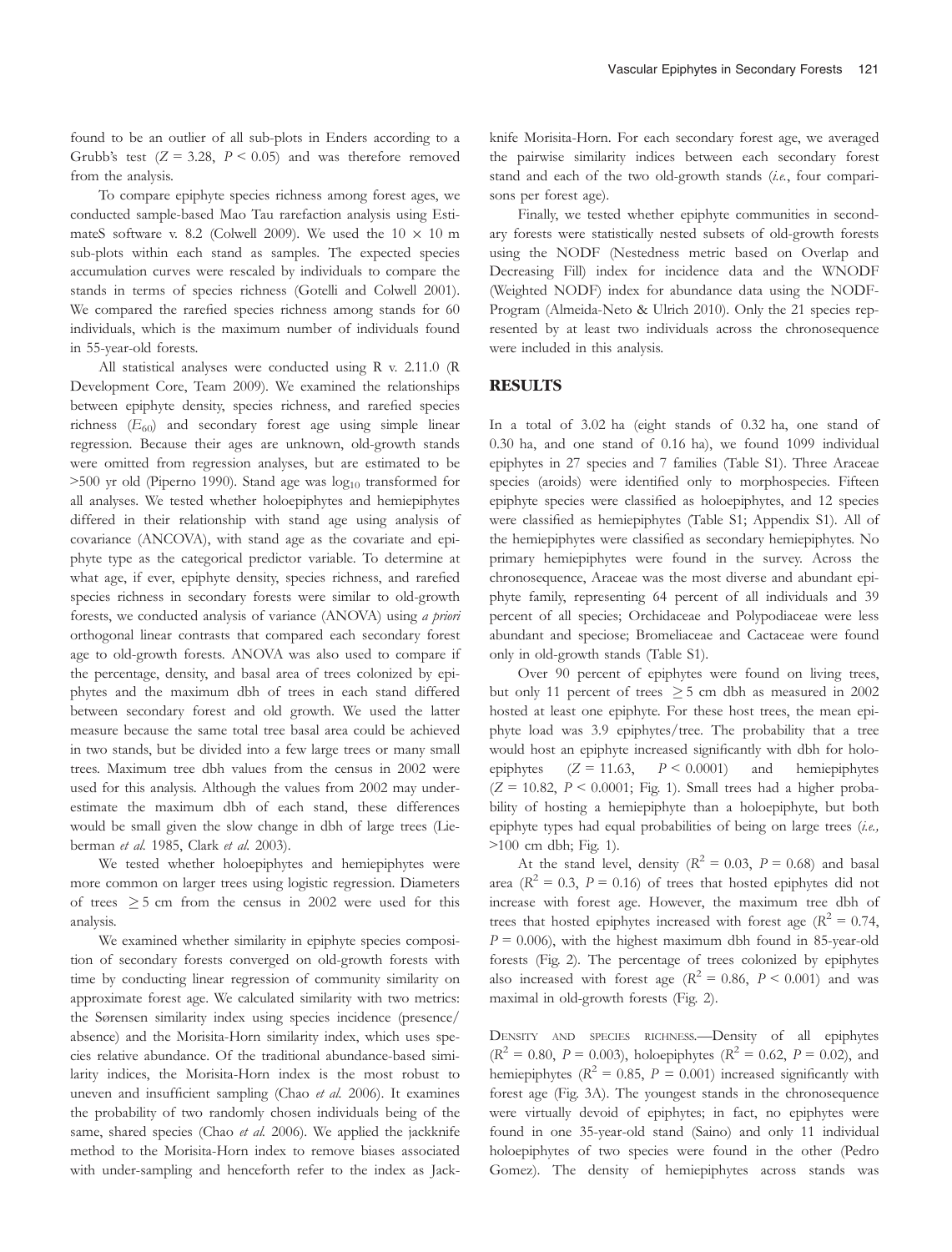

FIGURE 1. Logistic regression curves showing the relationship between tree dbh and predicted probability that a holoepiphyte  $(e^{-4.4 + 0.06(dbh)}/(1 +$  $e^{-4.4 + 0.06 \text{(dbh)}}$ ) or a hemiepiphyte  $(e^{-3.12 + 0.04* \text{dbh}}/(1 + e^{-3.12 + 0.04* \text{dbh}}))$ occurred on the tree along a forest chronosequence in central Panama.



FIGURE 2. Relationship between maximum tree dbh (solid line) and percent of trees colonized by epiphytes (dashed line) with approximate forest age along a forest chronosequence in central Panama.

significantly higher than holoepiphytes  $(F_{1,12} = 5.8, P = 0.03)$ , but there was no difference between holo- and hemiepiphytes in their responses to forest age (i.e., no significant interaction of age and epiphyte type;  $F_{1,12} = 1.9$ ,  $P = 0.20$ ). Old-growth forests had significantly greater densities than all other forest ages for all epiphytes, holoepiphytes, and hemiepiphytes (Table 1). Epiphyte densities in 35-year-old forests were less than 1 percent of that in old growth, whereas epiphyte densities in 115-year-old forests were 49 percent of that in old-growth forests.

Species richness of all epiphytes ( $R^2 = 0.77$ ,  $P = 0.004$ ), holoepiphytes ( $R^2 = 0.72$ ,  $P = 0.008$ ), and hemiepiphytes ( $R^2 =$ 0.60,  $P = 0.02$ ) increased significantly with forest age (Fig. 3B), with no overall difference between holoepiphyte and hemiepi-



FIGURE 3. Relationship between density (A) and species richness (B) of epiphytes (solid line), holoepiphytes (dashed line), and hemiepiphytes (dotted line) and approximate forest age along a forest chronosequence in central Panama.

phyte species richness ( $F_{1,12} = 2.6$ ,  $P = 0.13$ ) or their response to forest age ( $F_{1,12} = 0.32$ ,  $P = 0.58$ ). Species richness rarefied to 60 individuals increased significantly with forest age  $(R^2 = 0.59)$ ,  $P = 0.03$ ). Compared to old-growth stands, epiphyte species richness in 35-year-old secondary stands was only 6 percent of the old-growth value, whereas it was 74 percent in 115-year-old secondary forests. Old-growth and 115-year-old stands were equivalent in species richness of all epiphytes, holoepiphytes, and hemiepiphytes, as well as rarefied species richness for all epiphytes (Table 1).

COMMUNITY COMPOSITION.—Similarity of secondary forests to old-growth forests in terms of species composition increased with forest age (Fig. 4; Jackknife Morisita-Horn index,  $R^2 = 0.91$ ,  $P = 0.04$ ; Sørensen index,  $R^2 = 0.89$ ,  $P = 0.05$ ). The slope for the incidence-based measure of similarity (Sørensen), however, was higher than the abundance-based measure (Jackknife Morisita-Horn), indicating faster convergence in the presence of species found in old-growth forests than in relative species abundance.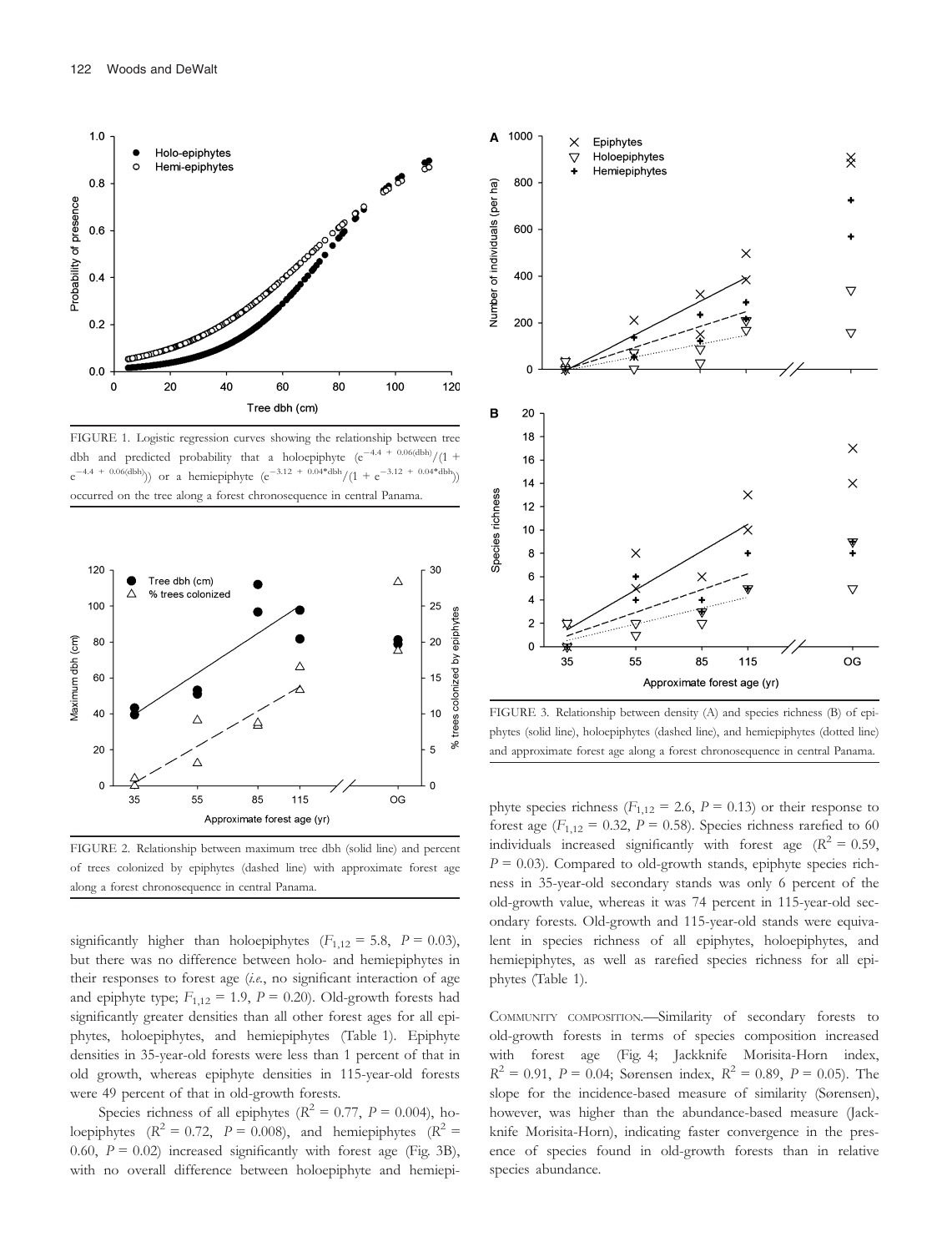|                        | rarefied to 60 individuals (maximum number of epiphytes in 55-year-old forests) for all epiphytes found in different-aged secondary and old-growth forests (OG) along a<br>chronosequence in the Barro Colorado Nature Monument in central Panama. The area sampled for each forest stand was 0.32 ha except for one 35-year-old stand of<br>0.16 ha and one 55-year-old stand of 0.30 ha. Values with different letters are significantly different from OG forests according to linear orthogonal contrasts $(P < 0.05)$ . |                   |                           |                        |                       |                            |                                      |
|------------------------|------------------------------------------------------------------------------------------------------------------------------------------------------------------------------------------------------------------------------------------------------------------------------------------------------------------------------------------------------------------------------------------------------------------------------------------------------------------------------------------------------------------------------|-------------------|---------------------------|------------------------|-----------------------|----------------------------|--------------------------------------|
| Age                    | Density                                                                                                                                                                                                                                                                                                                                                                                                                                                                                                                      |                   |                           | Species richness       |                       |                            | Rarefied species richness $(E_{60})$ |
|                        | All                                                                                                                                                                                                                                                                                                                                                                                                                                                                                                                          | Holo              | Hemi                      | All                    | Holo                  | Hemi                       | All                                  |
| 35                     | $17.0 \pm 24.0^{\circ}$                                                                                                                                                                                                                                                                                                                                                                                                                                                                                                      | $17.0 \pm 24.3$   | $0 \pm 0^a$               | $1.0 \pm 1.4^{\circ}$  | $1.0 \pm 1.4^{\circ}$ | $0 \pm 0^a$                | $2.0 \pm 2.4^{\circ}$                |
| 55                     | $133.0 \pm 108.9^{\circ}$                                                                                                                                                                                                                                                                                                                                                                                                                                                                                                    | $38.0 \pm 49.6$   | $95.0 \pm 59.3^{\circ}$   | $6.5 \pm 2.1^{\circ}$  | $1.5 \pm 0.7^{\circ}$ | $5.0 \pm 1.4^{\circ}$      | $8.0 \pm 0.3^{\rm b}$                |
| 85                     | $236.0 \pm 121.6^{\circ}$                                                                                                                                                                                                                                                                                                                                                                                                                                                                                                    | $58.0 \pm 42.0$   | $178.0 \pm 79.2^{\circ}$  | $6.0 \pm 0^4$          | $2.5 \pm 0.7^{\circ}$ | $3.5 \pm 0.7^{\circ}$      | $6.0 \pm 0.5^{\rm b}$                |
| 115                    | $440.5 \pm 79.9^{\circ}$                                                                                                                                                                                                                                                                                                                                                                                                                                                                                                     | $189.0 \pm 28.7$  | $252.0 \pm 50.9^{\circ}$  | $11.5 \pm 1.2^b$       | $5.0 \pm 0^{\rm b}$   | $6.5 \pm 2.1^{\rm b}$      | $9.0 \pm 0.8^{\rm b}$                |
| $\overline{\text{OG}}$ | $896.5 \pm 17.7^{\rm b}$                                                                                                                                                                                                                                                                                                                                                                                                                                                                                                     | $250.0 \pm 128.2$ | $647.0 \pm 110.3^{\rm b}$ | $15.5 \pm 2.1^{\rm b}$ | $7.0 \pm 2.8^{\rm b}$ | $8.5 \pm 0.7$ <sup>b</sup> | $9.0 \pm 1.4^{\rm b}$                |
| $F_{4,5}$              | $35.2$ ***                                                                                                                                                                                                                                                                                                                                                                                                                                                                                                                   | 4.8               | $25.2$ **                 | $19.9$ <sup>**</sup>   | $5.8^*$               | $13.8***$                  | $99*$                                |

TABLE 1. Density (mean per ha ± SE) and species richness (mean raw counts ± SE) of all epiphytes (All), holoepiphytes (Holo), and hemiepiphytes (Hemi), and species richness

 $*P < 0.05, **P < 0.01, **P < 0.001.$ 



FIGURE 4. Linear regression of similarity in epiphyte species composition between secondary forest stands and old-growth forest stands and approximate forest age using a Jackknife Morisita-Horn similarity matrix on relative abundance and a Sørensen similarity matrix on incidence for epiphytes found along a forest chronosequence in central Panama. Pairwise distances between each secondary forest stand and each of the two old-growth stands were averaged for each secondary forest age. For clarity, the average similarity between each secondary forest age and old-growth stands is shown.

Epiphyte communities in secondary forests were nested subsets of the species found in older secondary forests and in old-growth forests, both in terms of the species present and their relative abundance (Fig. 5; NODF:  $Z = -4.09$ ,  $P < 0.001$ ; WNODF:  $Z = -4.35$ ,  $P \le 0.001$ ). Of all the species found along the chronosequence, old-growth forests contained 81 percent, with only four species (each with fewer than seven individuals) being absent from old-growth stands.



FIGURE 5. Nested diagram of species composition for epiphyte species in each forest age along a secondary forest chronosequence and old-growth forests in central Panama generated using Nestedness Overlap based on Decreasing Fill (NODF) index for incidence data. Species are denoted by codes defined in Appendix S1. Below each forest age is the percentage of species found along the chronosequence that were present in stands of that forest age.

## DISCUSSION

Based on this chronosequence of secondary forests between 35 and 115 yr old, it appears that epiphyte community structure in secondary forests in central Panama becomes more similar to old-growth forest over time, and that 115 yr is sufficient for some community properties to attain levels found in old-growth forest. In our study, 115-year-old secondary forests and oldgrowth forests were equivalent in the density, basal area, and percent of trees colonized by epiphytes, as well as the species richness of epiphytes. Species richness increased with forest age and was 74 percent that of old-growth forests by 115 yr. Similarity in community composition to old-growth forest also increased with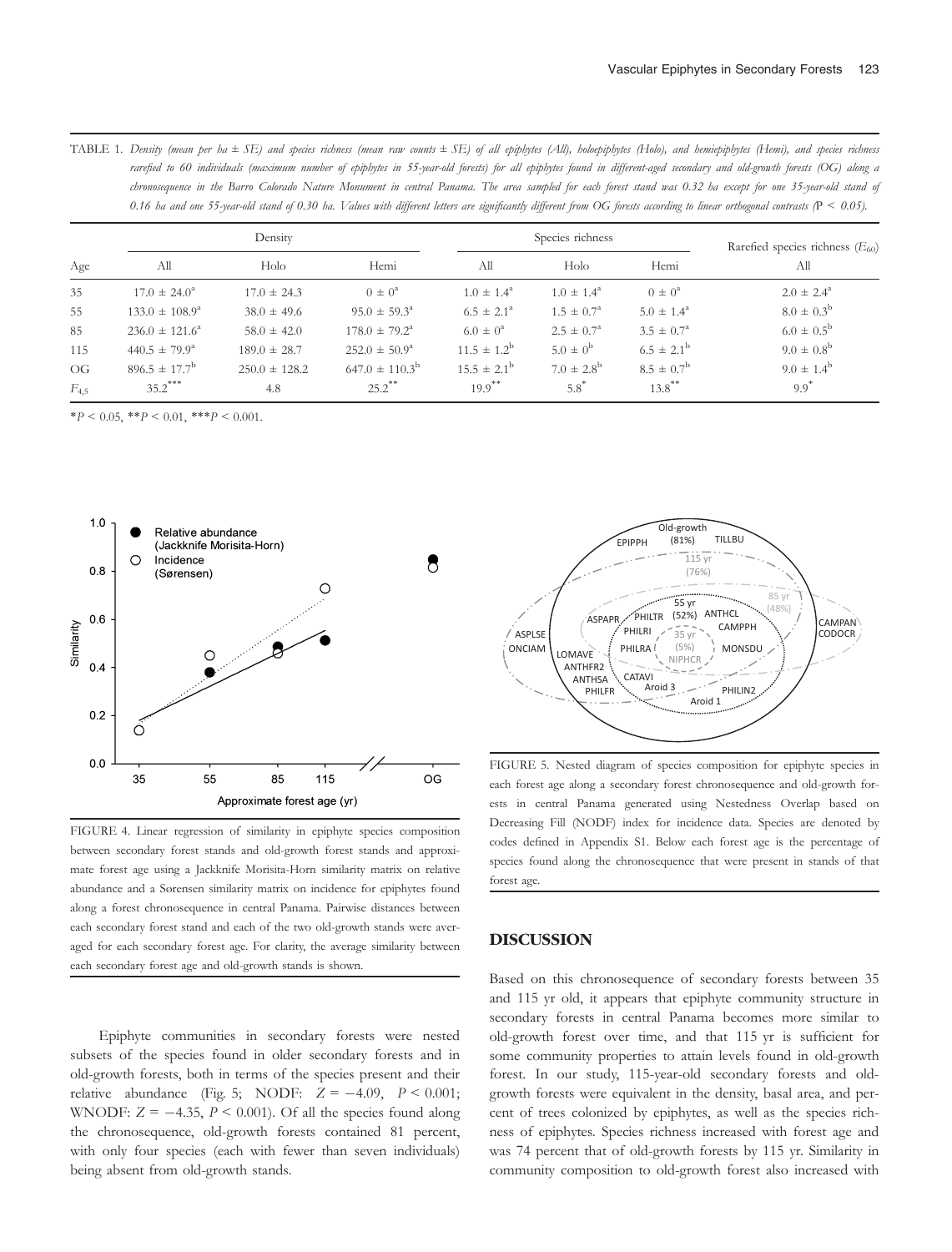forest age and reached approximately 75 percent similarity in terms of species presence in 115-year-old forests. This increase in similarity to old-growth forest with time and the high degree of nestedness among forest stands suggest that, given sufficient time, epiphyte community composition in secondary forests would recover to old-growth forest composition. For epiphyte density, however, more time is needed to recover to old-growth levels. Secondary forests had substantially lower epiphyte densities than in old-growth forests, with 115-year-old forest having only 49 percent of the density of old-growth forest epiphytes.

Epiphyte succession in central Panamanian lowland forest appears to occur more slowly than in upper Amazonian and Costa Rican premontane forests, where epiphyte densities were almost 50 percent of old-growth levels by 30–40 yr after land abandonment (Benavides et al. 2006, Cascante-Marin et al. 2006). In contrast, 55-year-old secondary forests in our study site had only 14 percent of the density of old-growth forest epiphytes. Similarly, the density of epiphytes in old-growth forests in central Panama is lower than in other tropical forests with the number of epiphytes per ha averaging approximately 800 compared to 1550 in upper Amazonia (Benavides et al. 2006) and 2100 in premontane Costa Rican forests (Cascante-Marin et al. 2006). The low density of epiphytes in our study site compared with these aseasonal tropical wet forests may be due to drought stress resulting from the 4-month-long dry season and the lower annual rainfall in central Panama (2600 mm) compared to upper Amazonia (3200 mm, Benavides et al. 2006) and premontane forests in Costa Rica (3282 mm, Cascante-Marin et al. 2006). A low density of epiphytes would equate to fewer reproductive adults and fewer propagules, which may explain the slow colonization of secondary forests in central Panamanian lowland forest.

In contrast with density, the recovery of epiphyte species richness in central Panamanian forests appears quite rapid with 55-year-old forests containing 65 percent of the number of epiphyte species found in old-growth forests. The rapid recovery of epiphyte species in our secondary forests is similar to other lowland and premontane forests where almost 70 percent of oldgrowth epiphyte species richness was found in 30- to 40-year-old secondary forests (Benavides et al. 2006, Cascante-Marin et al. 2006). In our study, secondary forest plots are in close proximity to old-growth forest (DeWalt et al. 2003), which may explain the rapid recovery of species richness to old-growth levels (Chazdon 2003, Chazdon et al. 2009).

Similar levels of species richness between secondary and oldgrowth forests may not indicate high conservation value for secondary forests if there are large differences in species composition. In premontane forests in Costa Rica, for example, the number of species per ha between 35- and 40-year-old forests and old-growth forests was similar, but the identity of the dominant species changed dramatically between forest types (Cascante-Marin et al. 2006). Thus, the recovery of similarity of epiphyte species composition to old-growth forests may be a much better indicator of the value of secondary forests for this life form.

In central Panama, similarity in species composition of secondary forests to old-growth levels increased with forest age and recovered quite rapidly with 55-year-old forests having an average similarity to old-growth forests of 45 percent. The increasing similarity in species composition of secondary forests to old-growth forests with forest age may be due to the increasing heterogeneity in canopy structure, light, and microclimate that accompanies forest succession. The structural heterogeneity found in older forests results in a combination of drought-resistant epiphyte species common to hotter and drier secondary forests along with shadetolerant epiphytes that specialize in moist and shady habitats of older forests (Barthlott et al. 2001, Acebey et al. 2003, Krömer & Gradstein 2003). In central Panama, epiphyte communities in young secondary forests were nested subsets of the epiphyte communities in older secondary forests and old-growth forests. The majority of epiphyte species that could inhabit drier sites in secondary forests in our study were also found within old-growth forests, and several species that had more specific microclimatic and structural requirements were only found in old-growth forests. For example, Niphidium crassifolium was found in all forest ages and can inhabit drought-prone microhabitats in tropical canopies on BCI (Andrade & Nobel 1997). In contrast, species that were only found in old-growth forests, such as Vriesea gladioliflora and Guzmania lingulata, require shady sites with high humidity (Merwin *et al.* 2003) that are probably not available in secondary forests (Barthlott et al. 2001, Krömer & Gradstein 2003).

Compared to other plant groups studied along the BCNM chronosequence, epiphyte communities need more time to approach old-growth forest species richness and density as they depend on the establishment of the forest before colonizing. Within 20 yr after land abandonment, secondary forests quickly attain old-growth levels of density and diversity for lianas and trees (Denslow & Guzman 2000, DeWalt et al. 2000, 2003). Epiphytes would thus require a minimum lag-time of approximately 20 yr before colonizing secondary forests in central Panama. Because epiphytes are inherently slow-growing, dispersal-limited plants that take a long time to establish on bare branches (Nadkarni 2000, Gerold & Zotz 2002, Cascante-Marin et al. 2009), the lag-time for successful establishment after forest development may be even greater than 20 yr. We found support for this hypothesis as 35-year-old forests had only 6 percent of the species richness of old-growth forests, whereas 55-year-old forests had 42 percent of old-growth epiphyte species richness. Epiphyte establishment in young secondary forests in the BCNM may be further inhibited by the 4-month-long dry season as epiphyte species richness in younger secondary forests has been found to be much higher in more aseasonal forests, such as in premontane Costa Rican forests (22% of old-growth species richness in 12 year-old forests, Cascante-Marin et al. 2006) and in upper Amazonian forests (36% of old-growth species richness in 16-year-old forests, Benavides et al. 2006).

As in other studies (Zimmerman 1992, Zotz & Vollrath 2003, Zotz & Schultz 2008), we found the probability of occurrence of all epiphytes to increase with tree dbh, potentially because small trees have less substrate on which epiphytes may establish, provide lower quality substrate (e.g., lower water-holding capacity, Hyvärinen et al. 1992, Callaway et al. 2002), or represent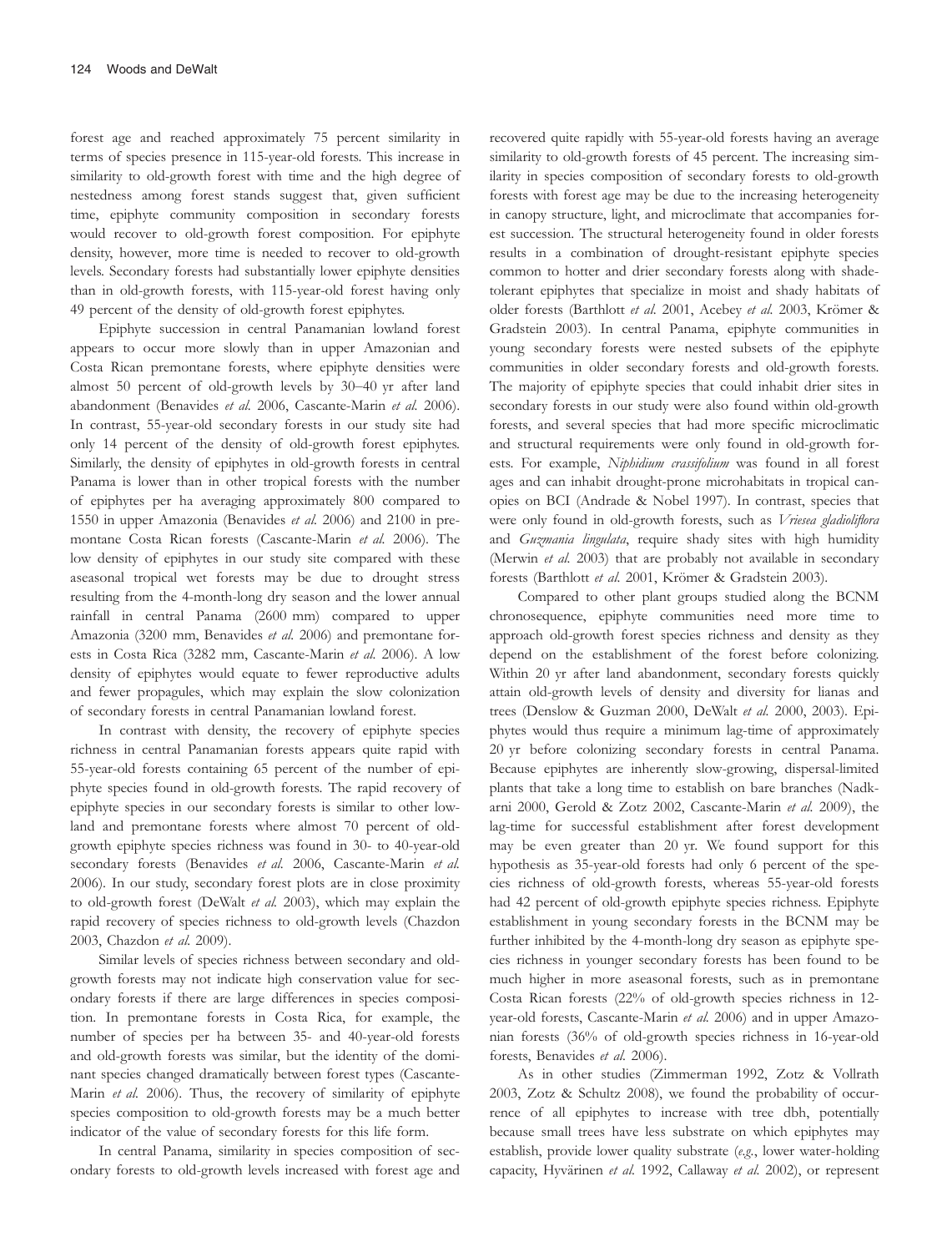less time for colonization (Zotz & Schultz 2008). Along the BCNM chronosequence, the highest number of large trees, and hence the greatest area of substrate on which epiphytes may establish, occurred in stands that were approximately 85 yr old (Denslow 2000). Despite the greater amount of substrate in 85 year-old forests, epiphyte density was highest in old-growth forests, suggesting that epiphyte colonization is not limited by tree size, but by time for colonization or a lack of suitable substrate in secondary forest trees. The high similarity in forest structure and epiphyte species composition between 115-year-old secondary forests and old-growth forests, however, suggests that the majority of old-growth epiphyte specialists are also colonizing 115-year-old secondary forests. Given that epiphytes are often dispersal limited (Cascante-Marin et al. 2009), less time for colonization better explains the low epiphyte densities in secondary forests.

In forests that were >55 yr, the density of hemiepiphytes was greater than that of holoepiphytes across the chronosequence and composed, on average, 70 percent of the total epiphyte density. Hemiepiphytes were, however, absent in 35-year-old forests, which may be due to hemiepiphytic vegetative fragments or seeds not surviving forest conversion (Benavides et al. 2006). The higher density of hemiepiphytes compared to holoepiphytes in mid- to old-secondary forests  $(i.e., >55 \text{ yr})$  and old-growth forests could result from low host-tree specificity. Secondary hemiepiphytes generally are less host-specific than holoepiphytes and will ascend the closest tree, regardless of tree species identity or size (Atwell et al. 1999, Nieder et al. 2000). Holoepiphytes, on the other hand, are more commonly found on a particular subset of tree species that are generally large in crown volume (Zimmerman 1992, Nieder et al. 2000, Laube & Zotz 2006, Hirata et al. 2009, Burns & Zotz 2010). The size of trees climbed by hemiepiphytes in our study was generally smaller than holoepiphytes, which supports the idea that colonization of trees by hemiepiphytes is less dependent on the size of the tree.

#### **CONCLUSION**

Although other studies on epiphytes in secondary forests have been limited to sites less than 50 yr old, our study was able to examine epiphytes in older secondary forests to examine if epiphyte community structure ever approached old-growth levels. We found convergence in the number and identity of species with secondary forest age with 115 yr being sufficient time to recover old-growth species richness and composition. Epiphyte densities did not recover to old-growth levels, however, which may be due to a low probability of colonization of young host trees caused by epiphyte dispersal limitation. Given another 100 yr, epiphyte densities in secondary forests in central Panama might approach old-growth levels, but we conclude that, in the short-term, secondary moist forests are unlikely to compensate biologically for the loss of biological diversity and ecosystem functioning that high epiphyte densities provide. In tropical moist forests, oldgrowth forests are invaluable for the conservation of epiphytes, and secondary forests need more than 115 yr to recover all aspects of old-growth forest community structure.

# ACKNOWLEDGMENTS

We are grateful to Mark Wagner for help with fieldwork, Daisy Dent for help calculating Jackknife Morisita-Horn matrices, Julie Denslow and S. Joe Wright for use of the chronosequence and tree data from 1994 and 2002, Veronica Zamora for help with abstract translation, and the Smithsonian Tropical Research Institute for logistical support and financial support for remeasurement of trees. We thank Julie Denslow, Daisy Dent, Francis Brearley, and two anonymous reviewers for helpful comments and suggestions on earlier drafts of this manuscript. Funding for the establishment of the chronosequence was provided by an NSF grant to Robin Chazdon and Julie Denslow (DEB-9208031). Funding for this study was provided by Clemson University and a Wade T. Batson award in field botany to CLW.

### SUPPORTING INFORMATION

Additional Supporting Information may be found in the online version of this article:

TABLE S1. Number of individuals and number of species for all epiphytes (Total), holoepiphytes, and hemiepiphytes found in the seven most abundant plant families along a forest chronosequence in the Barro Colorado Nature Monument in central Panama.

FIGURE S1. Map of the locations of studied secondary forest and old-growth stands on the Bohio and Gigante peninsulas and Barro Colorado Island in the Barro Colorado Nature Monument in central Panama.

APPENDIX S1. Number of holoepiphytes and hemiepiphytes for each epiphyte species of each family in two replicate stands of each forest age along a chronosequence in the BCNM, Panama.

Please note: Wiley-Blackwell are not responsible for the content or functionality of any supporting materials supplied by the authors. Any queries (other than missing material) should be directed to the corresponding author for the article.

### LITERATURE CITED

- ACEBEY, A., S. R. GRADSTEIN, AND T. KRÓMER. 2003. Species richness and habitat diversification of bryophytes in submontane rain forest and fallows in Bolivia. J. Trop. Ecol., 19: 9–18.
- ALMEIDA-NETO, M., AND W. ULRICH. 2010. A straightforward computational approach for quantifying nestedness using quantitative matrices. Environ. Modell. Softw., 26: 173–178.
- ANDRADE, I. M., AND S. J. MAYO. 1998. Dynamic shoot morphology in Monstera adansonii Schott var. klotzshiana (Schott) Madison (Araceae). Kew. Bull., 53: 399–417.
- ANDRADE, J. L., AND P. S. NOBEL. 1997. Microhabitats and water relations of epiphytic cacti and ferns in a lowland Neotropical forest. Biotropica, 29: 261–270.
- ATWELL, B. J., P. E. KRIEDEMANN, AND C. G. N. TURNBULL. 1999. Plants in action: Adaptation in nature, performance in cultivation. MacMillan Education, Melbourne, Australia.
- BARTHLOTT, W., V. SCHMIDT-NEUERBURG, J. NIEDLER, AND S. ENGWALD. 2001. Diversity and abundance of vascular epiphytes: A comparison of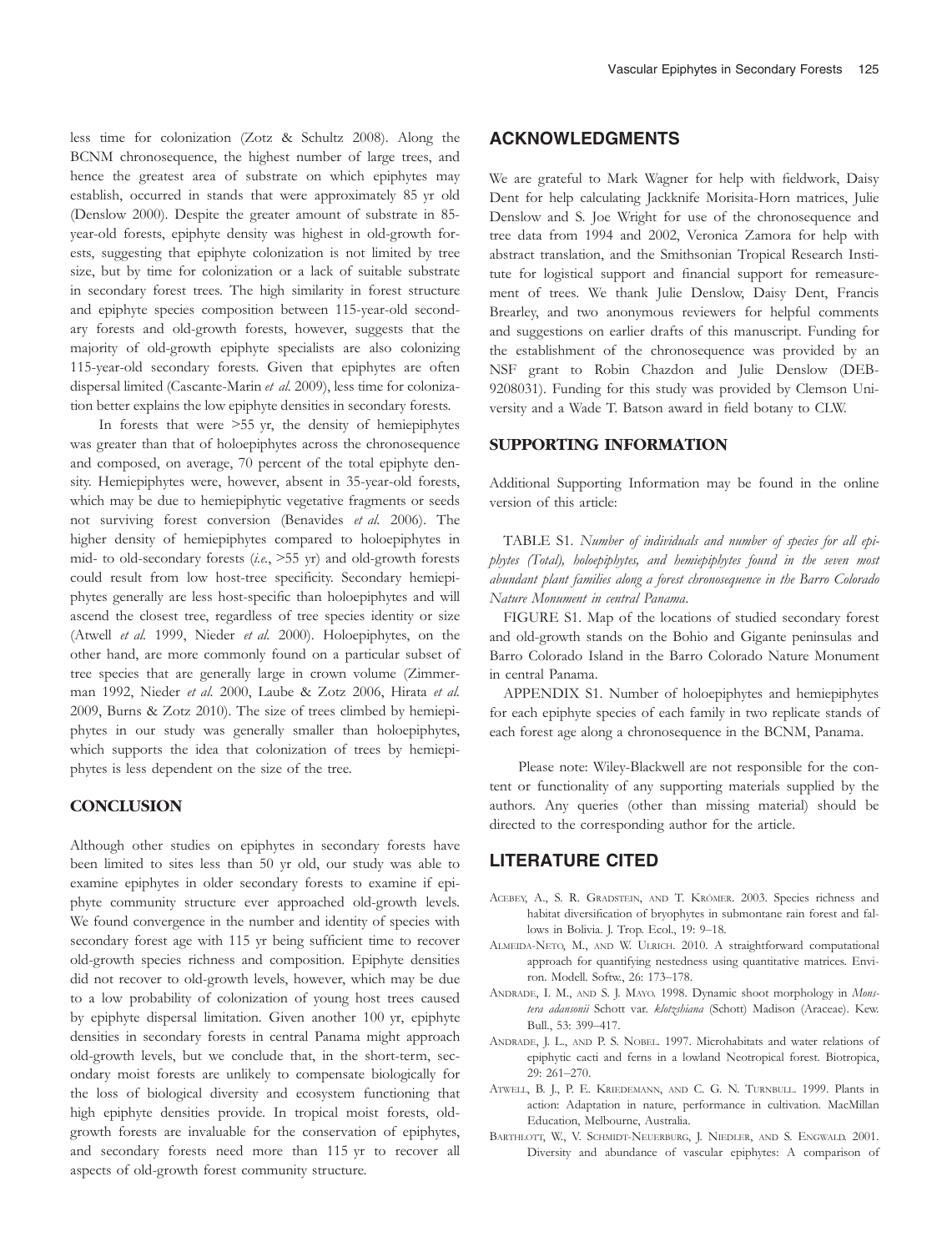secondary vegetation and primary montane rain forest in the Venezuelan Andes. Plant Ecol., 152: 145–156.

- BENAVIDES, A., J. H. D. WOLF, AND J. F. DUIVENVOORDEN. 2006. Recovery and succession of epiphytes in upper Amazonian fallows. J. Trop. Ecol., 152: 145–156.
- BENZING, D. H. 1990. Vascular Epiphytes. General Biology and Related Biota. Cambridge University Press, Cambridge, UK.
- BROWN, S., AND A. E. LUGO. 1990. Tropical secondary forests. J. Trop. Ecol., 6: 1–32.
- BURNS, K. C. 2007. Network properties of an epiphytic metacommunity. J. Ecol., 95: 1142–1151.
- BURNS, K. C., AND G. ZOTZ. 2010. A hierarchical framework for investigating epiphyte assemblages: Networks, meta-communities, and scale. Ecology, 91: 377–385.
- CALLAWAY, R. M., K. O. REINHART, G. W. MOORE, D. J. MOORE, AND S. C. PENNINGS. 2002. Epiphyte host preferences and host traits: Mechanisms for species-specific interactions. Oecologia, 132: 221–230.
- CASCANTE-MARIN, A., N. von MEIJENFELDT, H. M. H. de LEEUW, J. H. D. WOLF, G. B. OOSTERMEIJER, AND J. C. M. DEN NIJS. 2009. Dispersal limitation in epiphytic bromeliad communities in a Costa Rican fragmented montane landscape. J. Trop. Ecol., 25: 63–73.
- CASCANTE-MARIN, A., J. H. D. WOLF, G. B. OOSTERMEIJER, J. C. M. DEN NIJS, O. SANAHUJA, AND A. DURAN-APUY. 2006. Epiphytic bromeliad communities in secondary and mature forest in a tropical premontane area. Basic Appl. Ecol., 7: 520–532.
- CHAO, A., R. L. CHAZDON, R. K. COLWELL, AND T. SHEN. 2006. Abundancebased similarity indices and their estimation when there are unseen species in samples. Biometrics, 62: 361–371.
- CHAPMAN, F. M. 1938. Life in an air castle. Appleton-Century, New York, NY.
- CHAZDON, R. L. 2003. Tropical forest recovery: Legacies of human impact and natural disturbances. Perspect. Plant Ecol. Evol. Syst., 6: 51– 71.
- CHAZDON, R. L., S. G. LETCHER, M. van BREUGEL, M. MARTÍNEZ-RAMOS, F. BONGERS, AND B. FINEGAN. 2007. Rates of change in tree communities of secondary Neotropical forests following major disturbances. Philos. Trans. R. Soc. Lond. B: Biol. Sci., 362: 273–289.
- CHAZDON, R. L., C. A. PERES, D. DENT, D. SHEIL, A. E. LUGO, D. LAMB, N. E. STORK, AND S. E. MILLER. 2009. The potential for species conservation in tropical secondary forests. Conserv. Biol., 23: 1406– 1417.
- CHRISTENSEN, N. L., AND R. K. PEET. 1984. Convergence during secondary forest succession. J. Ecol., 72: 25–36.
- CLARK, K. L., N. M. NADKARNI, AND H. L. GHOLZ. 2005. Retention of inorganic nitrogen by epiphytic bryophytes in a tropical montane forest. Biotropica, 37: 327–335.
- CLARK, D. A., S. C. PIPER, C. D. KEELING, AND D. B. CLARK. 2003. Tropical rain forest tree growth and atmospheric carbon dynamics linked to interannual temperature variation during 1984–2000. Proc. Natl. Acad. Sci. USA, 100: 5852–5857.
- COLWELL, R. K. 2009. EstimateS: Statistical estimation of species richness and shared species from samples. Version 8.2. User's Guide and application published at http://purl.oclc.org/estimates.
- CROAT, T. B. 1978. Flora of Barro Colorado Island. Stanford University Press, Stanford.
- D'ARCY, W. G. 1987. Flora of Panama: Checklist and index. Missouri Botanical Garden, St. Louis.
- DAVIS, A. J., AND S. L. SUTTON. 1998. The effects of rainforest canopy loss on arboreal dung beetles in Borneo: implications for the measurement of biodiversity in derived tropical ecosystems. Diversity Distrib., 4: 167– 173.
- DENSLOW, J. S. 2000. Patterns of structure and diversity across a tropical moist forest chronosequence. In P. S. White, L. Mucina, and J. Leps (Eds.). Vegetation science in retrospect and perspective. Proceedings of the 41st IAVS Symposium, pp. 237–241. Opulus Press, Uppsala, Sweden.
- DENSLOW, J. S., AND S. G. GUZMAN. 2000. Variation in stand structure, light, and seedling abundance across a tropical moist forest chronosequence, Panama. J. Veg. Sci., 11: 201–212.
- DENT, D. H., AND S. J. WRIGHT. 2009. The future of tropical species in secondary forests: A quantitative view. Biol. Conserv., 142: 2833–2843.
- DEWALT, S. J., S. K. MALIAKAL, AND J. S. DENSLOW. 2003. Changes in vegetation structure and composition along a tropical forest chronosequence: Implications for wildlife. For. Ecol. Manage., 182: 139–151.
- DEWALT, S. J., S. A. SCHNITZER, AND J. S. DENSLOW. 2000. Density and diversity of lianas along a chronosequence in a central Panamanian lowland forest. J. Trop. Ecol., 16: 1–19.
- ELLWOOD, M. D. F., AND W. A. FOSTER. 2004. Doubling the estimate of invertebrate biomass in a rainforest canopy. Nature, 429: 549–551.
- ELLWOOD, M. D. F., D. T. JONES, AND W. A. FOSTER. 2002. Canopy ferns in lowland dipterocarp forest support a prolific abundance of ants, termites, and other invertebrates. Biotropica, 34: 575–583.
- ENDERS, R. K. 1935. Mammalian life histories from Barro Colorado Island, Panama. Bull. Mus. Comp. Zool., 78: 385–502.
- GENTRY, A. H., AND C. DODSON. 1987. Contribution of nontrees to species richness of a tropical rain forest. Biotropica, 19: 149–156.
- GEROLD, S., AND G. ZOTZ. 2002. Inherently slow growth in two Caribbean epiphytic species: A demographic approach. J. Veg. Sci., 13: 527–534.
- GOTELLI, N. J., AND R. COLWELL. 2001. Quantifying biodiversity: Procedures and pitfalls in the measurement and comparison of species richness. Ecol. Lett., 4: 379–391.
- GUARIGUATA, M. R., AND R. OSTERTAG. 2001. Neotropical secondary forest succession: Changes in structural and functional characteristics. For. Ecol. Manage., 148: 185–206.
- HIETZ, P., J. AUSSERER, AND G. SCHINDLER. 2002. Growth, maturation, and survival of epiphytic bromeliads in a Mexican humid montane forest. J. Trop. Ecol., 18: 177–191.
- HIRATA, A., T. KAMIJO, AND S. SAITO. 2009. Host trait preferences and distribution of vascular epiphytes in a warm-temperate forest. Plant Ecol., 201: 247–254.
- HOLDRIDGE, L. R., AND G. BUDOWSKI. 1956. Report on an ecological survey of the Republic of Panama. Carib. For., 17: 92–110.
- HOLWERDA, F., L. A. BRUIJNZEEL, L. E. MUÑOZ-VILLERS, M. EQUIHUA, AND H. ASBJORNSEN. 2010. Rainfall and cloud water interception in mature and secondary lower montane cloud forests of central Veracruz, Mexico. J. Hydrol., 384: 84–96.
- HYVÄRINEN, M., P. HALONEN, AND M. KAUPPI. 1992. Influence of stand age and structure on the epiphytic lichen vegetation in the middle-boreal forests of Finland. Lichenologist, 24: 165–180.
- KELLY, D. L., G. O'DONOVAN, J. FEEHAN, S. MURPHY, S. O. DRANGEID, AND L. MARCANO-BERTI. 2004. The epiphyte communities of a montane rain forest in the Andes of Venezuela: Patterns in the distribution of the flora. J. Trop. Ecol., 20: 643–666.
- KENOYER, L. A. 1929. General and successional ecology of the lower tropical rain forest at Barro Colorado Island, Panama. Ecology, 10: 201–222.
- KRÖMER, T., AND S. R. GRADSTEIN. 2003. Species richness of vascular epiphytes in two primary forests and fallows in the Bolivian Andes. Selbyana, 24: 190–195.
- LAUBE, S., AND G. ZOTZ. 2003. Which abiotic factors limit vegetative growth in a vascular epiphyte? Funct. Ecol., 17: 598–604.
- LAUBE, S., AND G. ZOTZ. 2006. Neither host-specific nor random: Vascular epiphytes on three tree species in a Panamanian lowland forest. Ann. Bot., 97: 1103–1114.
- LEIGH Jr, E. G., S. L. DE LAO, R. G. CONDIT, S. P. HUBBELL, R. B. FOSTER, AND R. PEREZ. 2004. Barro Colorado Island Forest Dynamics Plot, Panama. In E. C. Losos, and E. G. Leigh Jr. (Eds.). Tropical forest diversity and dynamism: Findings from a large-scale plot network, pp. 451–463. University of Chicago Press, Chicago
- LELLINGER, D. B. 1989. The ferns and fern-allies of Costa Rica, Panama, and the Choco (Part I: Psilotaceae through Dicksoniaceae). American Fern Society, Washington, D.C.